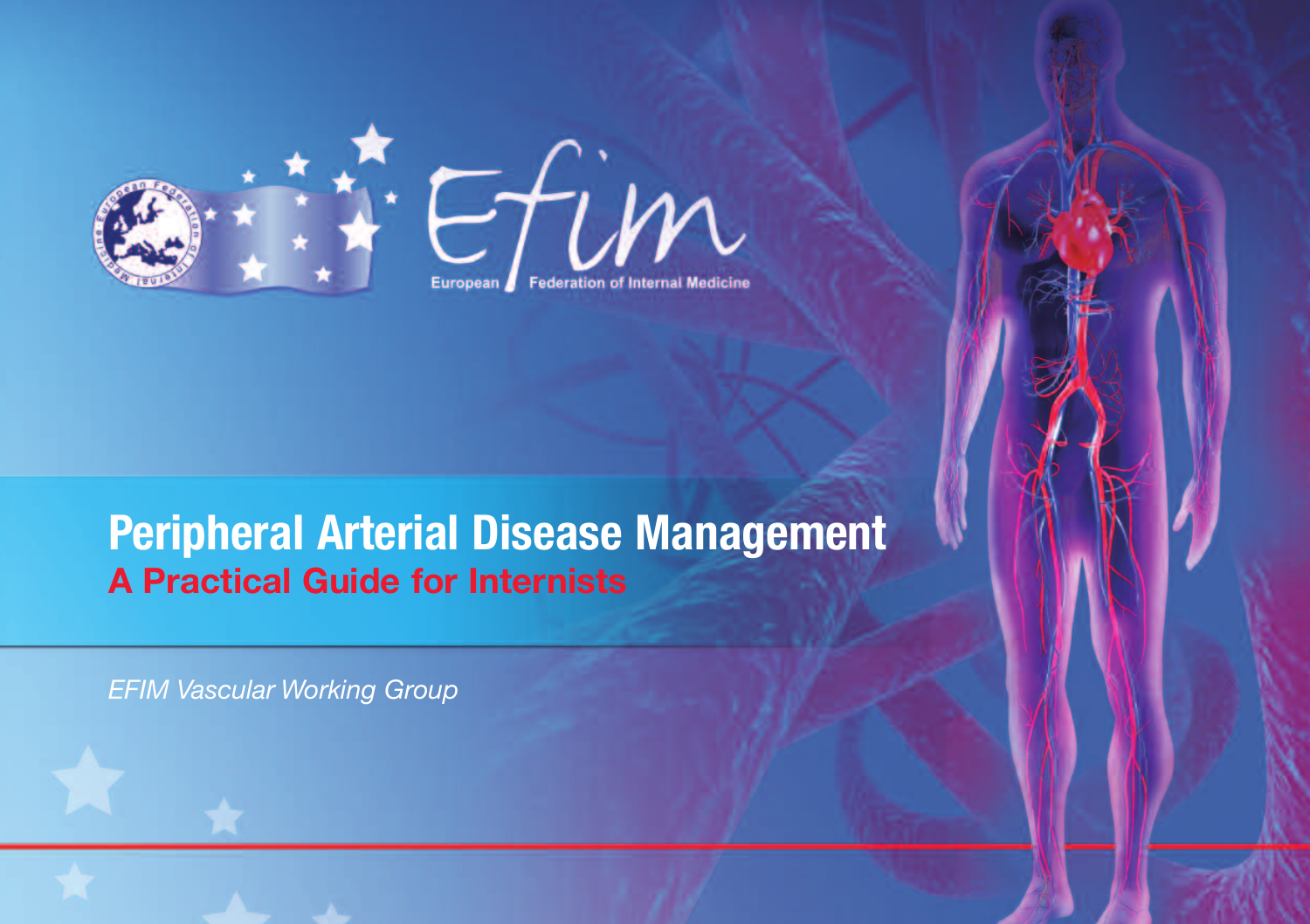- **●** Peripheral arterial disease (PAD) is a growing concern among our aging population. More than 27 million people are affected by PAD across Europe and North America.
- **●** The effects of PAD are not limited to intermittent claudication and restricted physical activity. Individuals suffer serious cardiovascular events and are at as high a risk of premature death as patients with a history of myocardial infarction or stroke.
- Many patients with other cardiovascular conditions, including myocardial infarction and stroke, and those with diabetes, also have PAD. Polyvascular disease (disease in more than one vascular bed) doubles a patient's chances of further ischaemic vascular events or death.
- **●** Individuals with PAD are often asymptomatic, sometimes because of limited physical activity. Ankle–brachial index (ABI) testing is a key tool to identify these patients.
- Internists, whether in hospital- or office-based practices, are ideally placed to identify patients suffering from, or at risk of, PAD because of their role in the continuing care of elderly patients and patients with diabetes, hypertension, dyslipidaemia and chronic renal disease.

**Internists are ideally placed to identify patients suffering from, or at risk of, PA**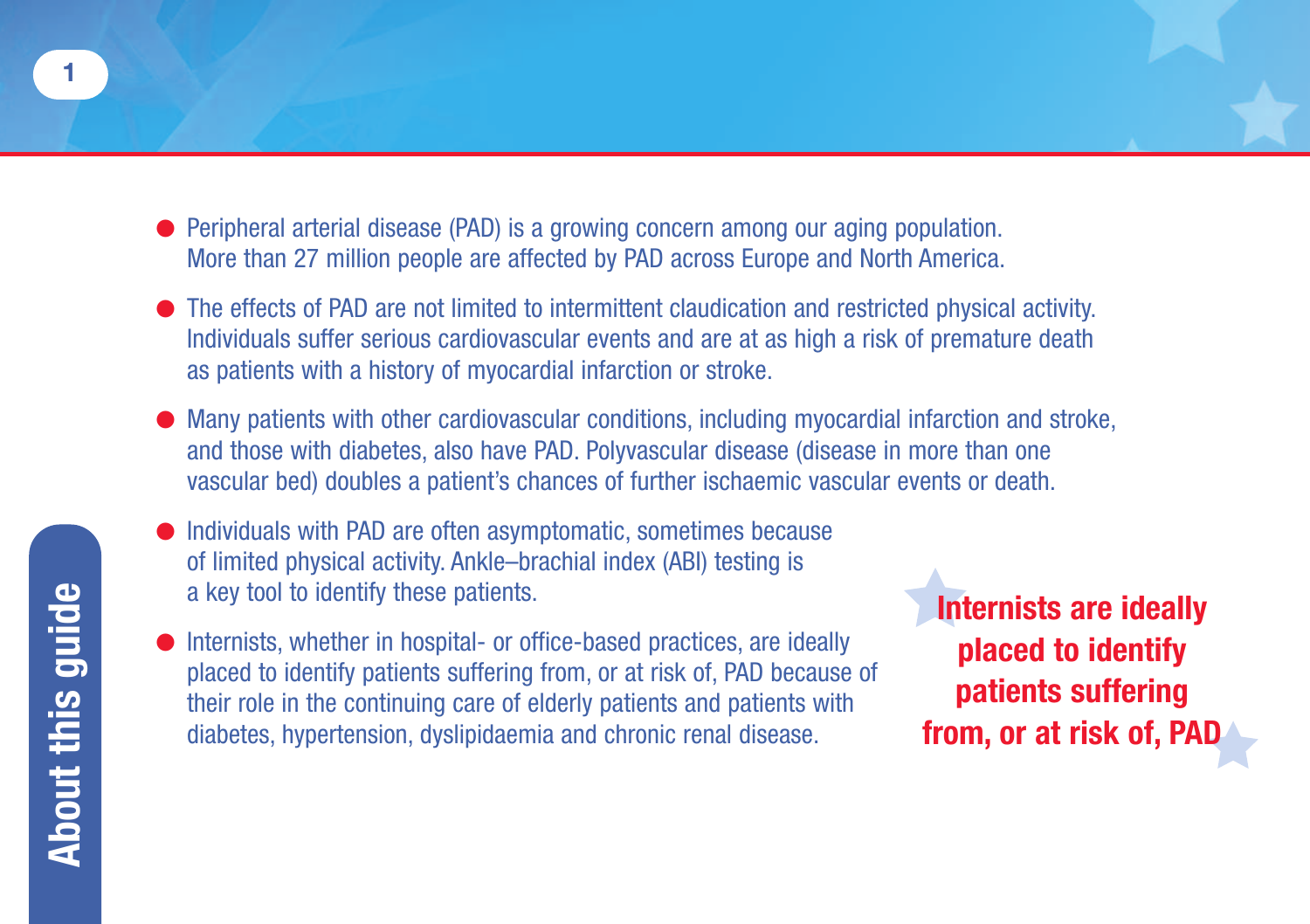- **●** This Practical Guide has been written specifically for Internists by the EFIM Vascular Working Group to provide clear and relevant advice on best practice in the diagnosis and management of PAD, based mainly on the recently published Trans-Atlantic Inter-Society Consensus for the Management of PAD (TASC II) guidelines.
- **●** The Guide is intended to support Internists in their day-to-day practice, to increase awareness of the value of ABI testing and strengthen the clinical care of this insidious disease.

## **EFIM Vascular Working Group**

Coen Stehouwer (the Netherlands) Jan Willem Elte (the Netherlands)

Denis Clement (Belgium) Marc Lambert (France)

Curt Diehm (Germany)

Chris Davidson (UK) Daniel Sereni (France)

Please [click here](http://www.pad-guide.info/Disclosure of interest.pdf) to view disclosure of interest statements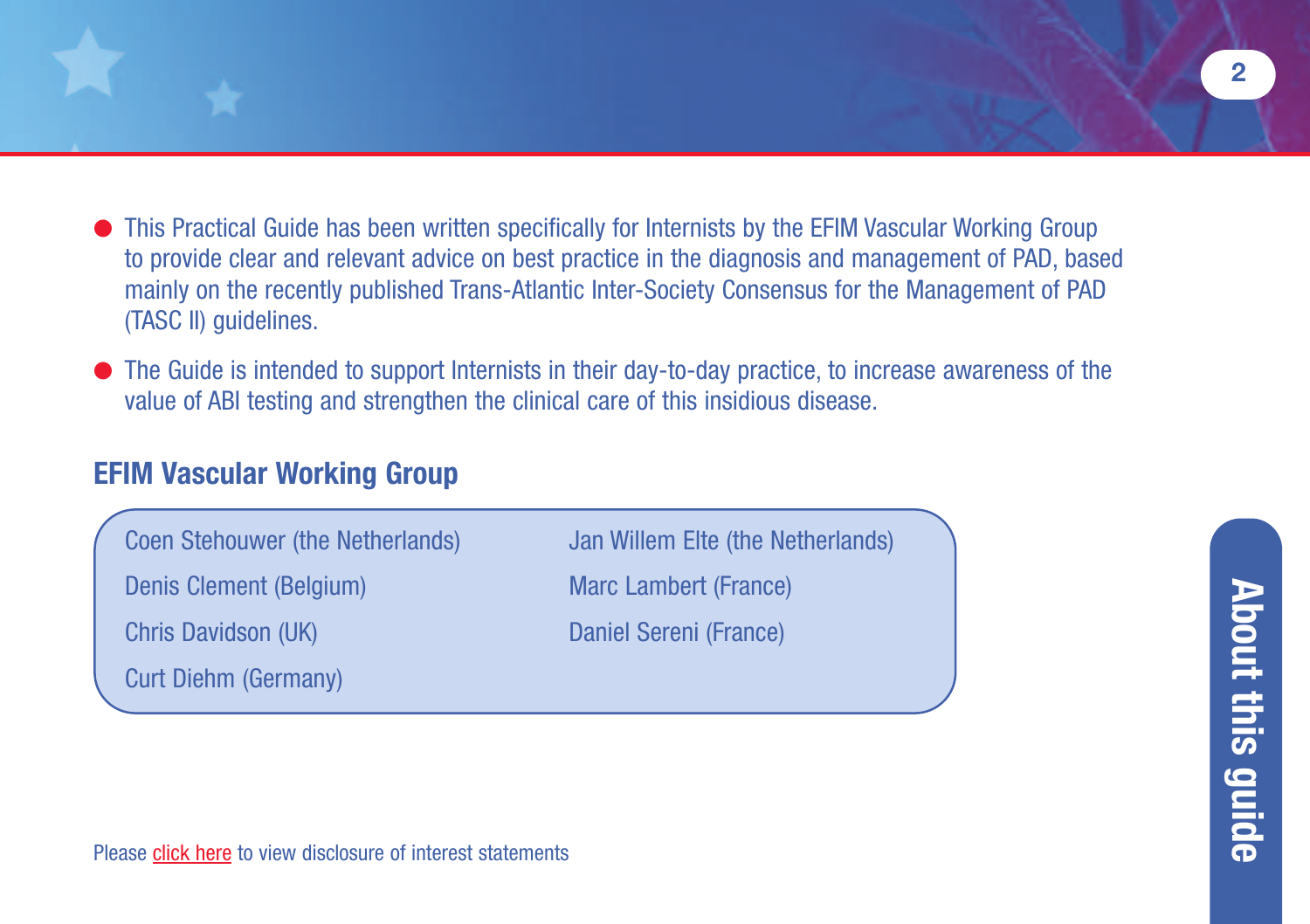## **What is PAD?**

**●** PAD arises from a build-up of atherothrombotic plaques in peripheral blood vessels causing narrowing or partial blockage of the vessels, reduction of blood flow, and consequent ischaemia and tissue damage.

## **Who is likely to have PAD?**

- **●** Symptoms include pain or cramps in the calf muscles or elsewhere in the leg either when at rest, or when walking that disappear at rest (intermittent claudication).
- **Many individuals are asymptomatic.**
- The main risk factors for PAD are shown in the table below.

| <b>Risk factors for PAD</b><br>(those in red have the strongest association) |                 |                                                                                       |                                |
|------------------------------------------------------------------------------|-----------------|---------------------------------------------------------------------------------------|--------------------------------|
| Male gender                                                                  | Age $>65$ years | <b>Smoking</b><br>(past and present)                                                  | <b>Diabetes</b>                |
| <b>Hypertension</b>                                                          | Dyslipidaemia   | Pre-existing cardiovascular<br>disease, including myocardial<br>infarction and stroke | Chronic renal<br>insufficiency |

**Most individuals with PAD do not have the classic symptoms of pain when walking. Many individuals are asymptomatic**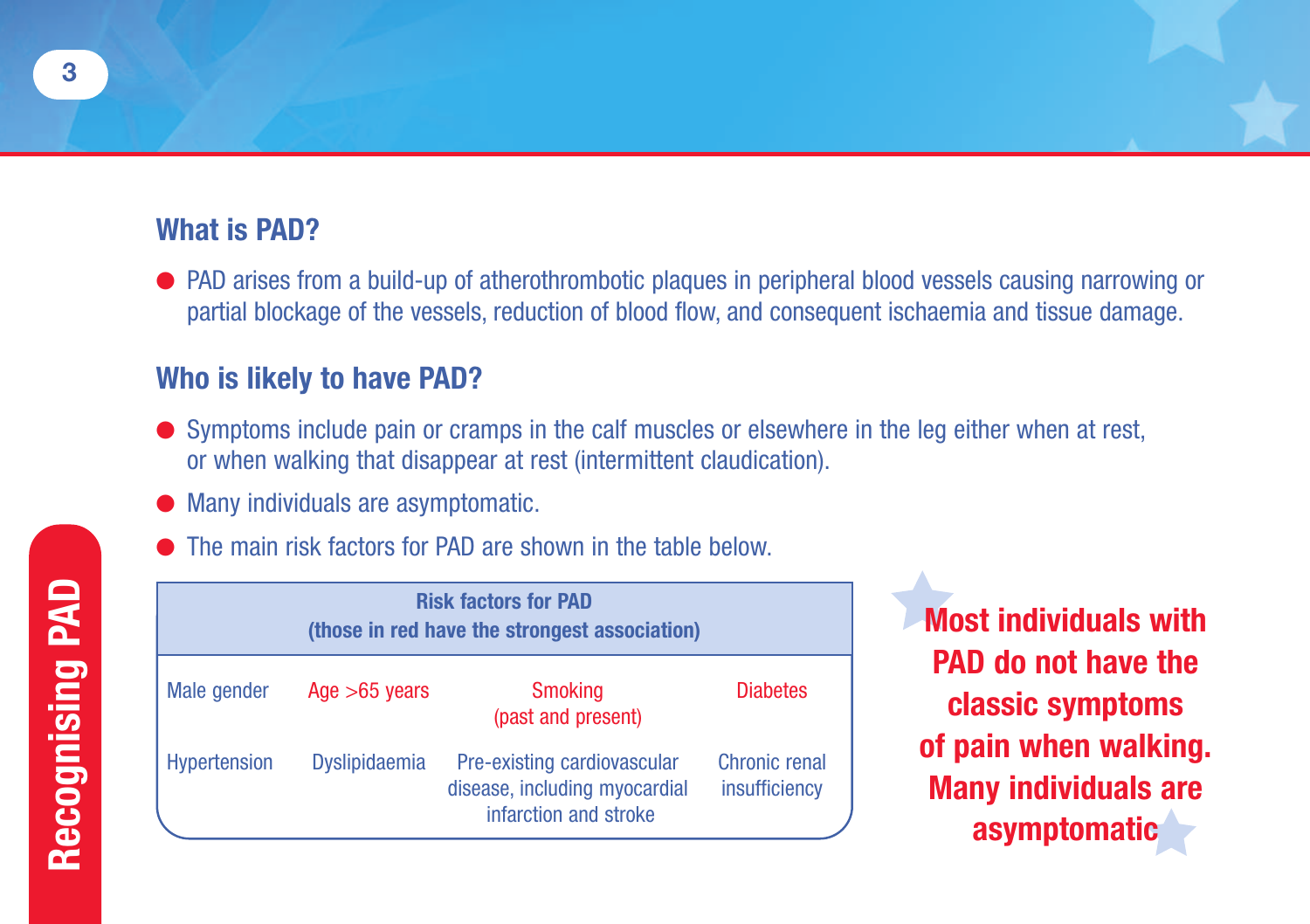## **The consequences of PAD**

- 40–60% of patients with PAD will also have coronary artery or cerebrovascular disease.
- **●** The co-presence of PAD with coronary artery and/or cerebrovascular disease (polyvascular disease) almost doubles the possibility of having a major cardiovascular event (myocardial infarction, stroke or vascular-related death) within 1 year.
- Patients with PAD often have other mobility problems and can develop critical limb ischaemia without preceding claudication, which may result in amputation of the foot or leg. Patients with diabetes are especially at risk.
- **●** Approximately 75% of patients with PAD will die of cardiovascular causes.

**Whether symptoms are present can depend on a patient's level of activity**

**Be PAD proactive. Most patients have a low awareness of PAD and its consequences, and may not tell you about their symptoms**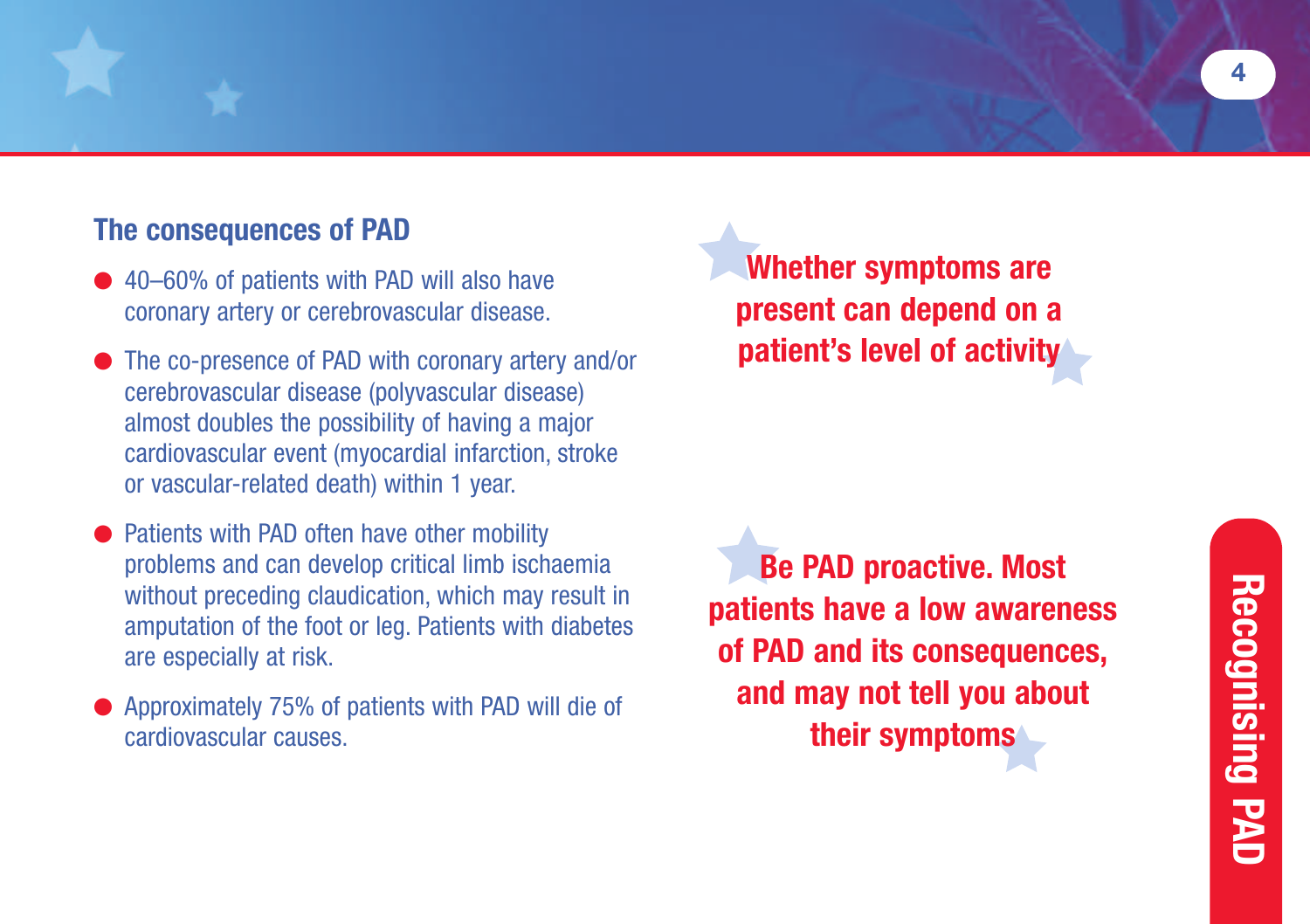## **When to assess**

● Patients can be assessed at any time if they are suspected of being at risk of PAD (see page 3, *Who is likely to have PAD?* )*.*

#### **How to assess**

- Assessment should include a history, clinical examination (pulse palpation) and objective testing (ABI).
- **Objective testing using ABI measurements is a** quick, simple and accurate non-invasive test for PAD that can be performed, like blood pressure measurements, in an office environment.

**Leg pain related to PAD can be easily confused with muscular pains or arthrosis, particularly in the elderly**

**ABI measurements give a clear objective measurement of PAD and can be perfomed in the physician's office**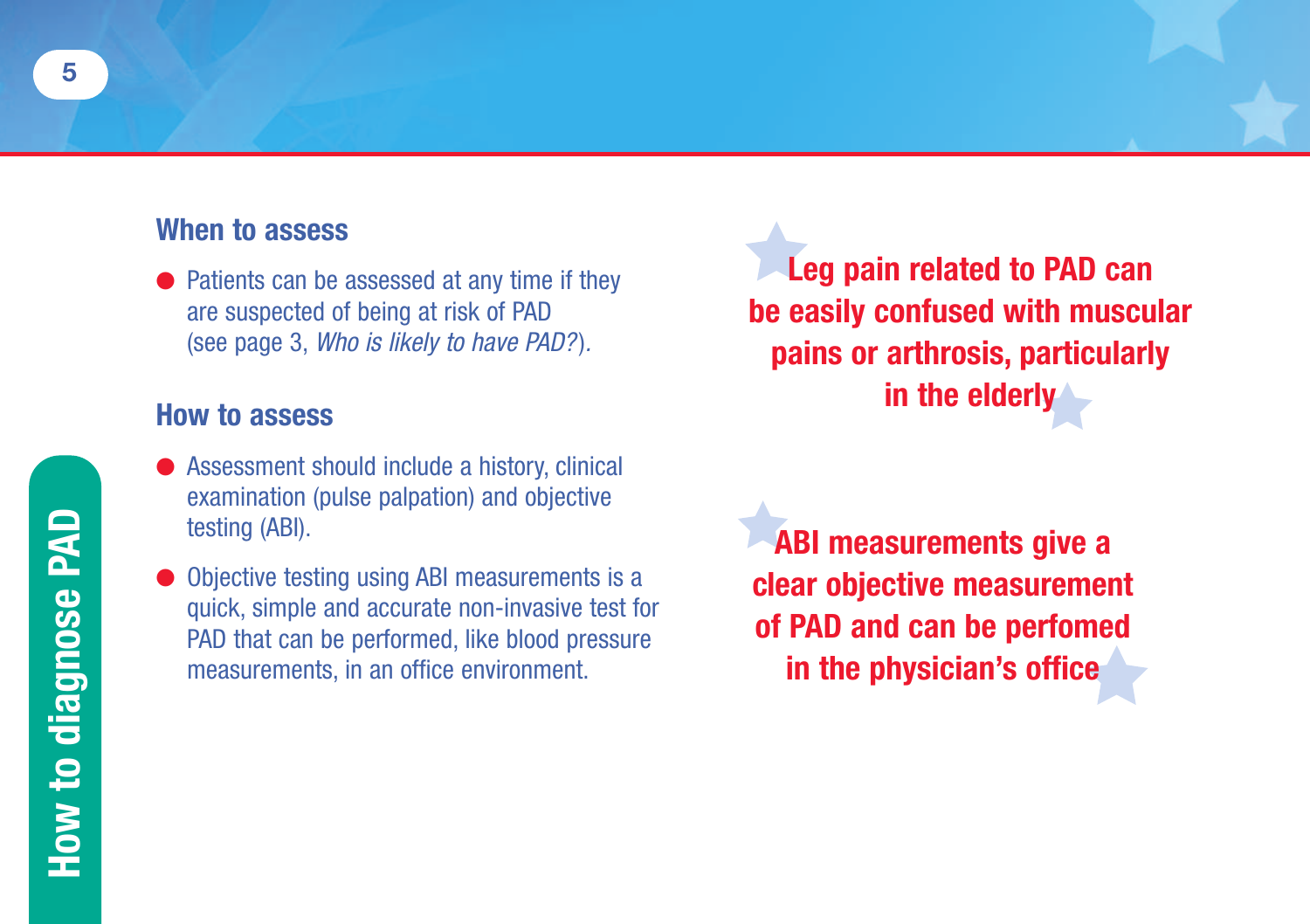| <b>Three steps to assessing PAD</b> |                                                                                                                                                                            |  |
|-------------------------------------|----------------------------------------------------------------------------------------------------------------------------------------------------------------------------|--|
| Step 1                              | Check: Is the patient physically active?                                                                                                                                   |  |
| <b>Patient history</b>              | Look out for:                                                                                                                                                              |  |
|                                     | • Typical signs and symptoms of PAD                                                                                                                                        |  |
|                                     | Intermittent claudication (pain in the leg, commonly localised to the calf<br>$\overline{\phantom{m}}$<br>muscles, which appears when walking and disappears when at rest) |  |
|                                     | • Atypical signs and symptoms                                                                                                                                              |  |
|                                     | - Numbness, weakness or heaviness of the leg                                                                                                                               |  |
|                                     | Aching or pain in the feet and toes when at rest                                                                                                                           |  |
|                                     | - Cold legs or feet<br>(especially if there is a marked difference between the legs)                                                                                       |  |
|                                     | - Hair loss or change of skin colour on the legs                                                                                                                           |  |
|                                     | Toe and foot sores that do not heal                                                                                                                                        |  |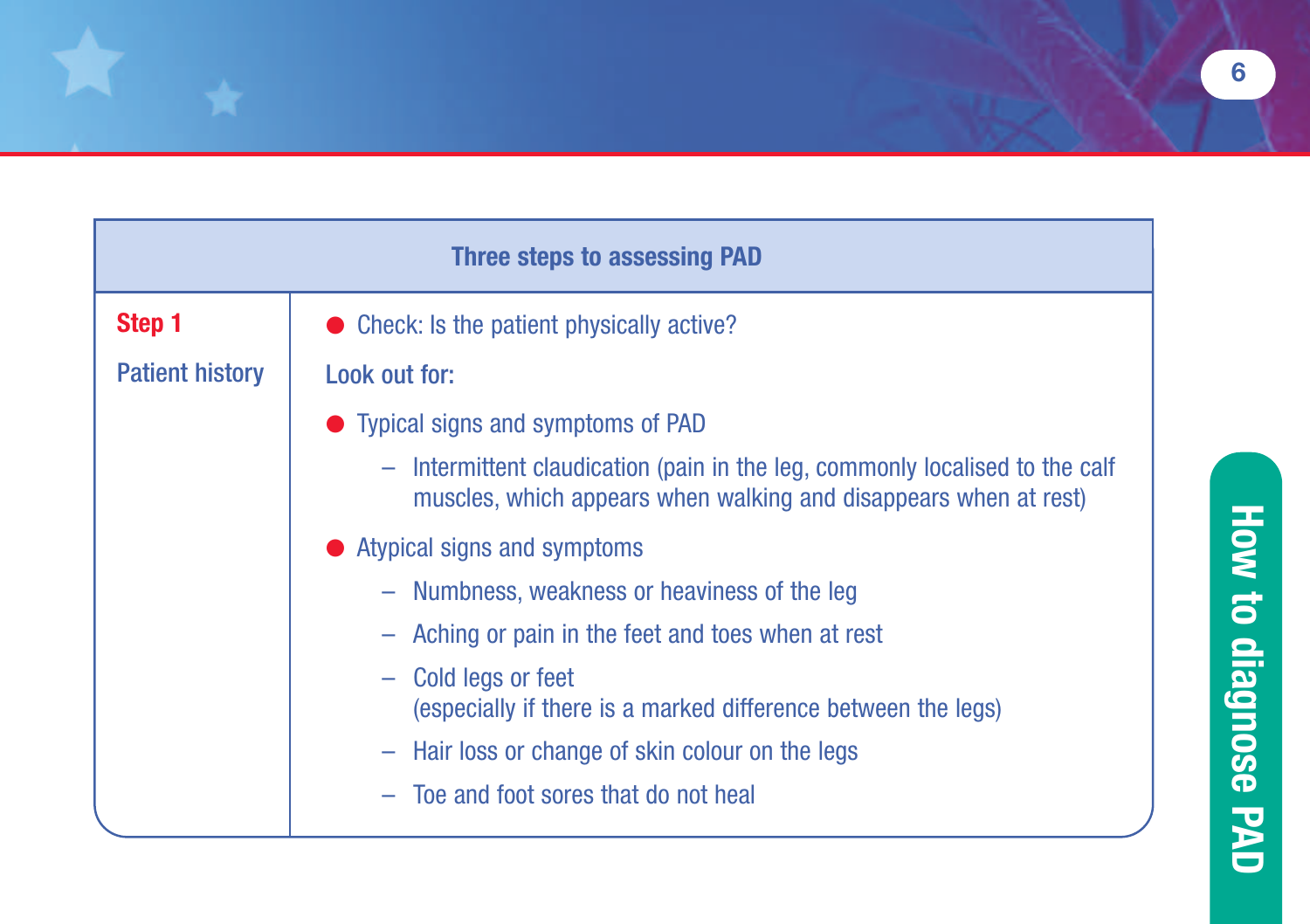#### **Three steps to assessing PAD**

#### **Step 2**

**Clinical** examination (pulse palpation)

**Step 3 Objective** testing (ABI) Palpable pedal pulses: These generally rule out PAD (except in some patients with diabetes or chronic renal failure – see page 9, *Guide to performing an ABI test)*





Clinical photography courtesy of C. Diehm, University of Heidelberg, Germany.

**●** An ABI measurement of ≤0.9 at rest indicates clinically significant PAD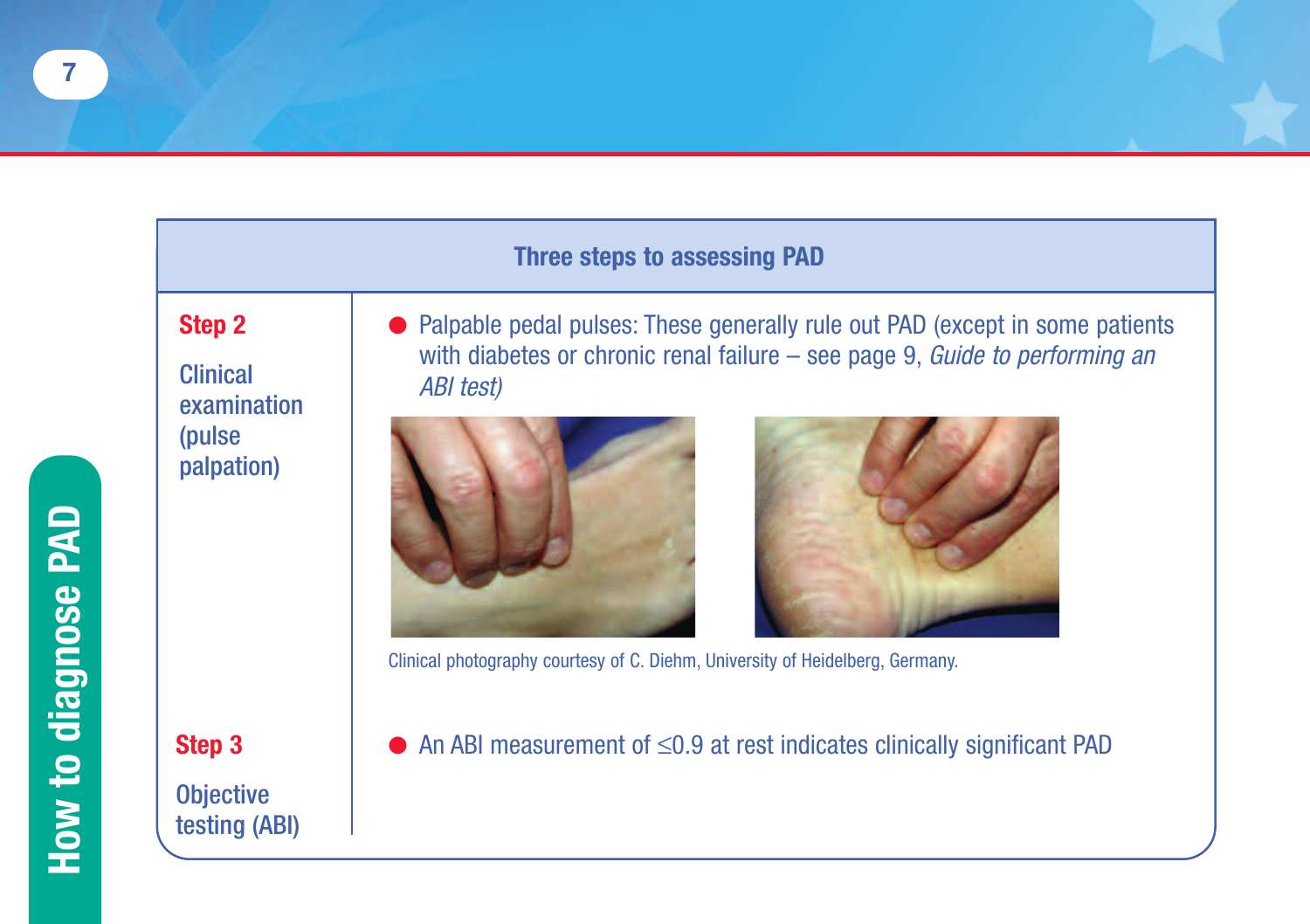## **ABI testing**

- An ABI test can be used to:
	- Confirm a diagnosis of PAD in patients with symptoms
	- Identify PAD in patients who are asymptomatic
	- Provide information on long-term prognosis (risk of coronary artery disease, cerebrovascular disease and cardiovascular mortality) – that is, risk stratification.
- **●** TASC II\* recommends that an ABI should be measured in patients who:
	- Have leg symptoms on exertion
	- Are aged 50–69 years and have a cardiovascular risk factor (particularly diabetes or smoking)
	- Are aged 70 years or older, irrespective of risk factor status.
- **●** In countries where risk tables (e.g. Framingham or SCORE) are used, an ABI measurement can provide valuable information for further risk stratification of patients on the borderline of qualifying for pharmaceutical management.
	- TASC II recommends ABI testing for patients who have a Framingham risk score of 10–20%.

\*Trans-Atlantic Inter-Society Consensus for the Management of PAD

**Identifying PAD can occur at any point in a patient's clinical pathwa** 

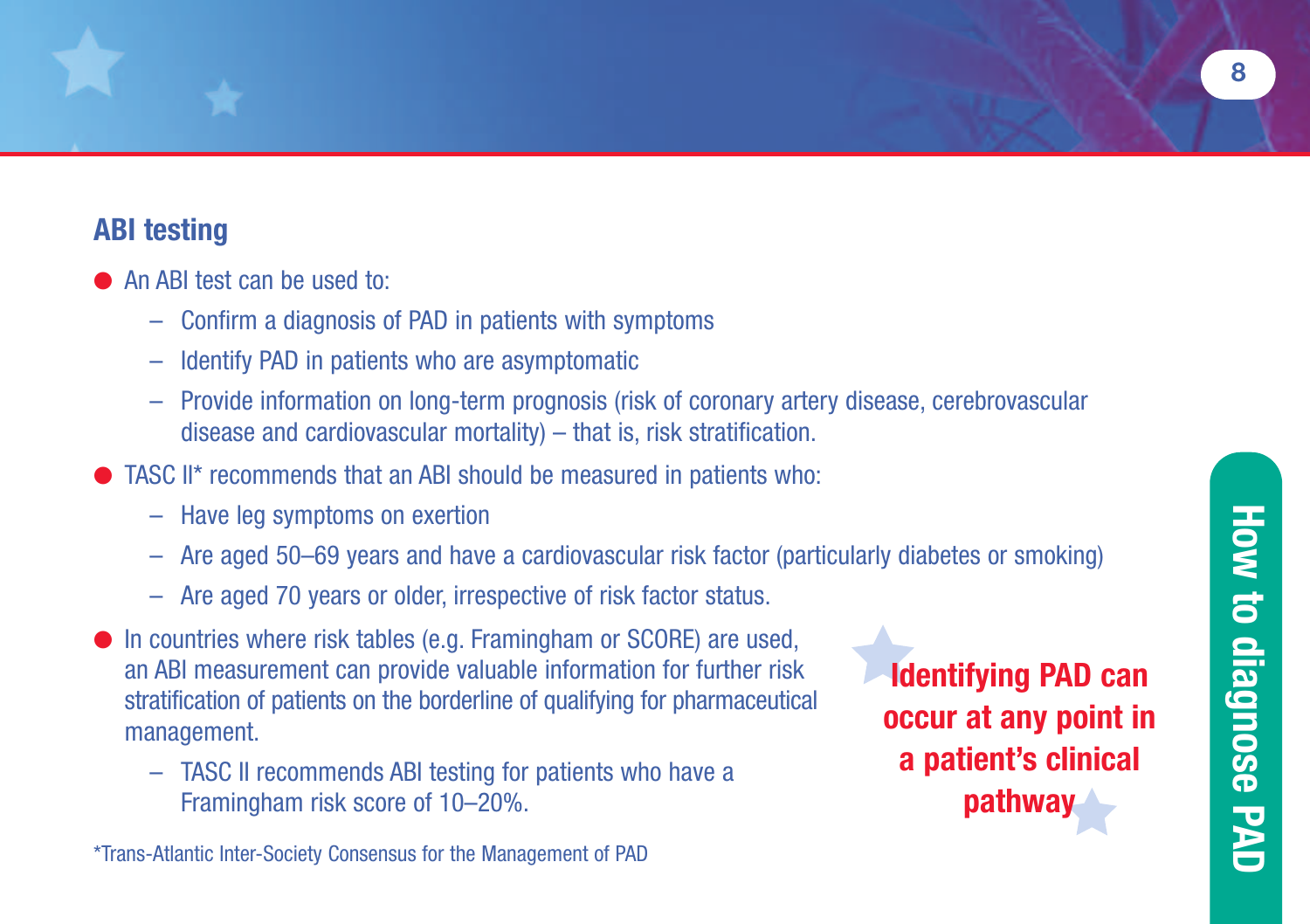#### **Guide to performing an ABI test (based on current TASC II recommendations)**



- **●** Equipment required:
	- 10–12 cm blood pressure cuffs

Hand-held 5-mHz or 10-mHz Doppler instrument

- **●** Measure systolic blood pressure from both brachial arteries, and from the anterior or posterior tibial arteries after the patient has been lying down for 10 minutes
- Both arm pressures should be recorded; if not equal, then the higher value should be used
- Record the ABI to two decimal places

**PAD may be present in either or both legs**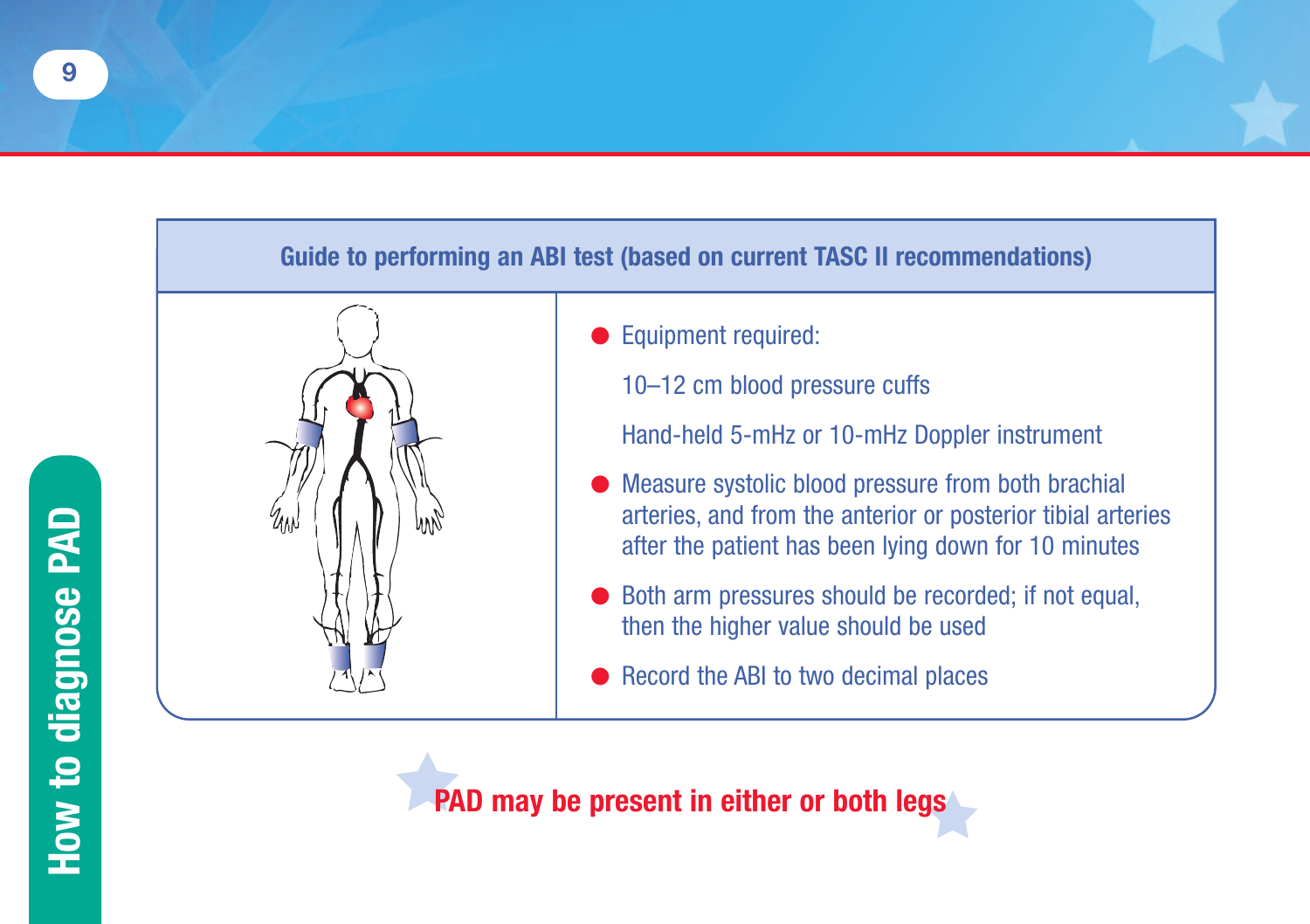### **Guide to performing an ABI test (based on current TASC II recommendations)**

#### **Example**

- **●** Brachial blood pressure: Right arm: 156/88 mmHg Left arm: **160**/92 mmHg
- **●** Take the highest of the two arm pressures
- **●** Measure anterior and posterior tibial artery pressure

**●** ABI:

Right leg: 160/**160** = 1.00 Left leg:  $100/160 = 0.63$ 

Diagnosis: PAD in the left leg

For **each** leg, the  $ABI = \text{ratio of:}$ 

the **higher** of the ankle systolic pressures (anterior or posterior tibia) in that leg (mmHg)

the **higher** of the arm systolic pressures (from either left or right arm) (mmHg)

÷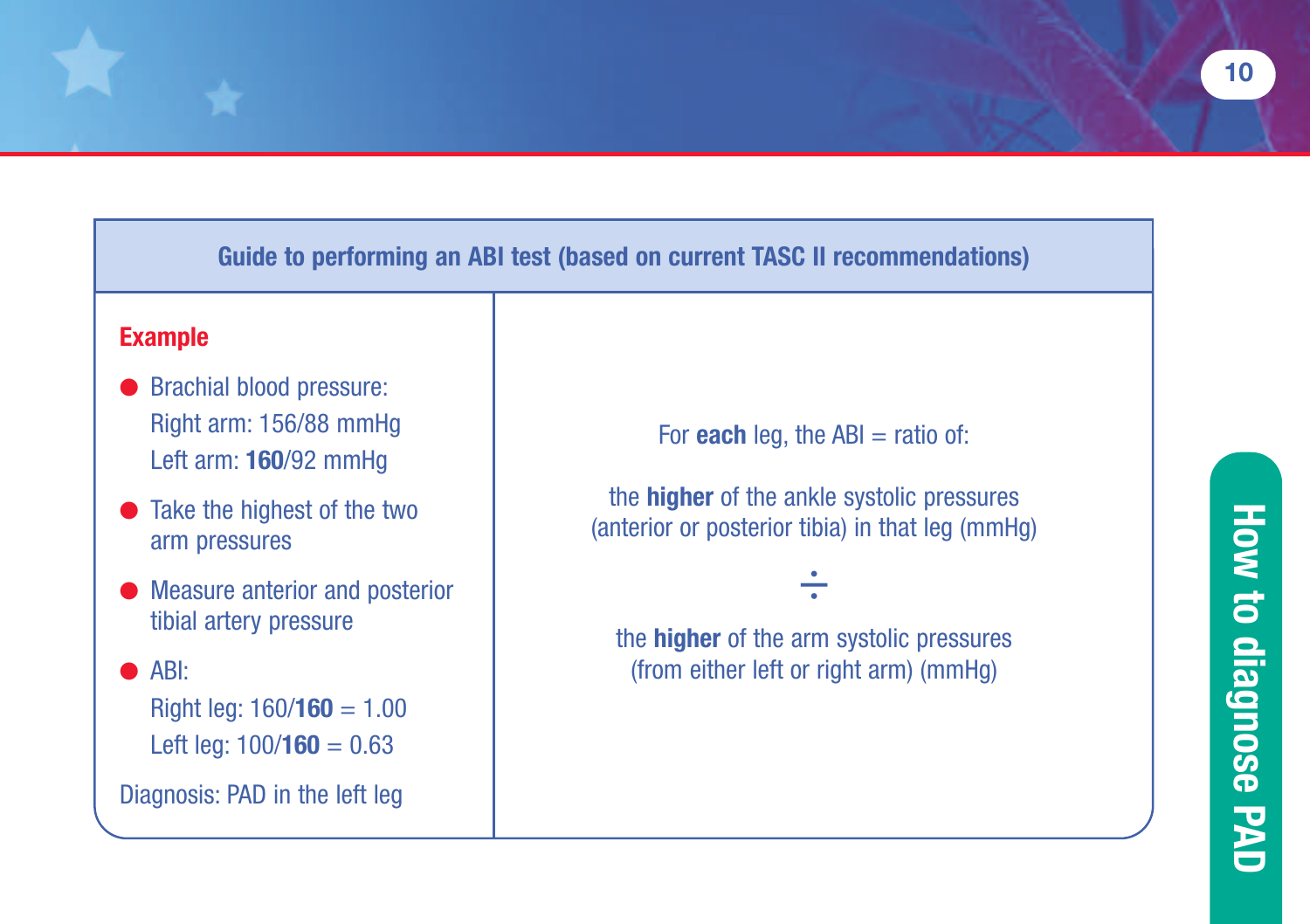#### **Guide to performing an ABI test (based on current TASC II recommendations)**



- **●** A reduced ABI of ≤0.9 indicates PAD
- **●** In patients with intermittent PAD, a normal ABI cannot exclude the condition
- In patients with diabetes or chronic renal failure, normal or high ABI values (>1.40) can be misleading because excessive vascular calcification can make the tibial vessels at the ankle non-compressible
- The presence of clear pedal pulses should help to identify whether the ABI results are accurate. If not clear, additional tests include:
- Toe systolic pressures, pulse volume recordings or Clinical photograph courtesy of Huntleigh Healthcare duplex ultrasound imaging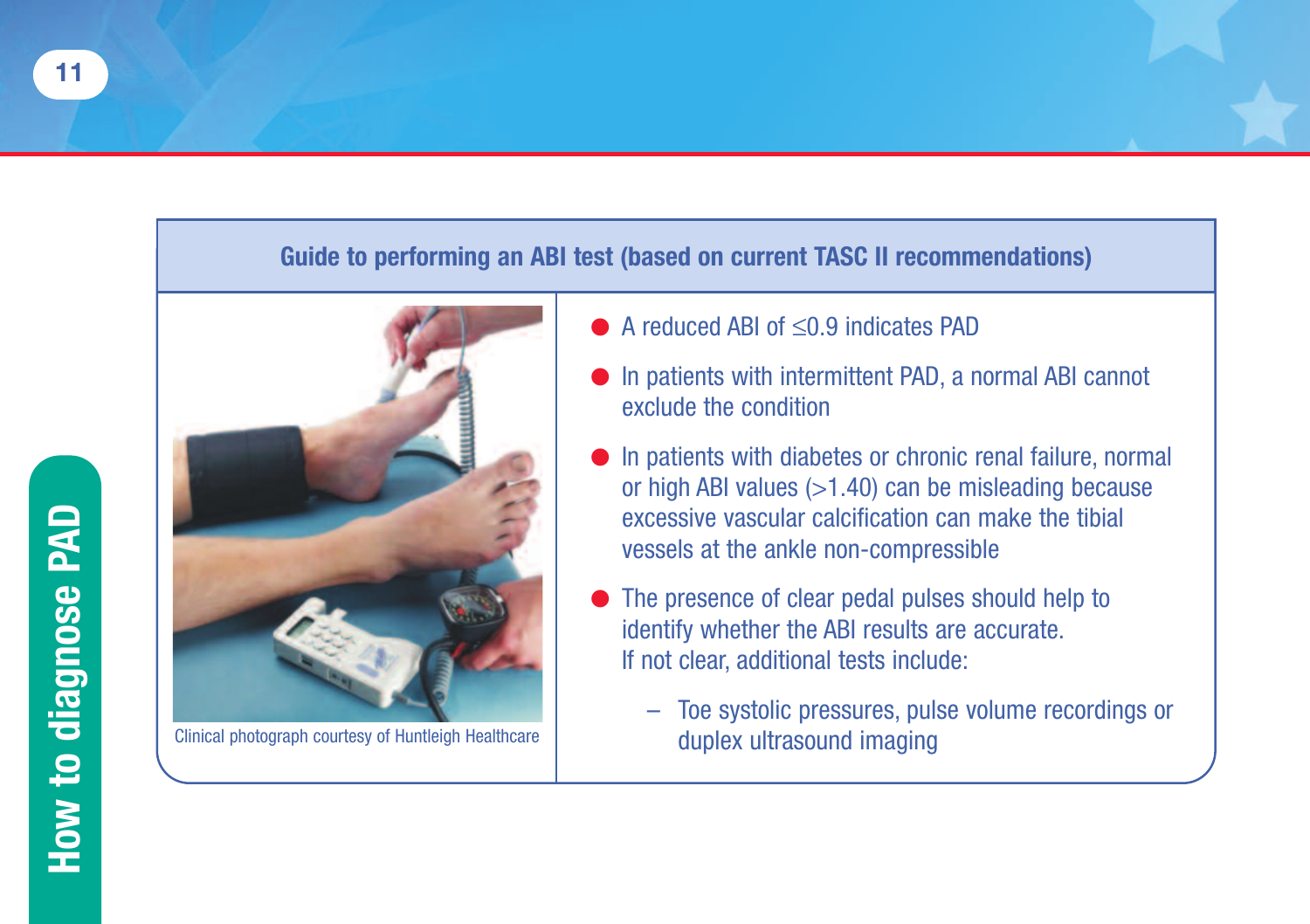## **Why is there a need to manage PAD?**

● Patients with PAD are at markedly increased risk for cardiovascular events and require intensive risk factor modification and, if symptomatic, antiplatelet therapy.

## **Risk factor modification**

- Risk factors can be modified independently or as part of an overall total risk reduction strategy, according to locally approved guidelines.
- **Risk factor modification can include:** 
	- Lifestyle management
	- Pharmacological management
	- A combination of the above according to the severity of the condition.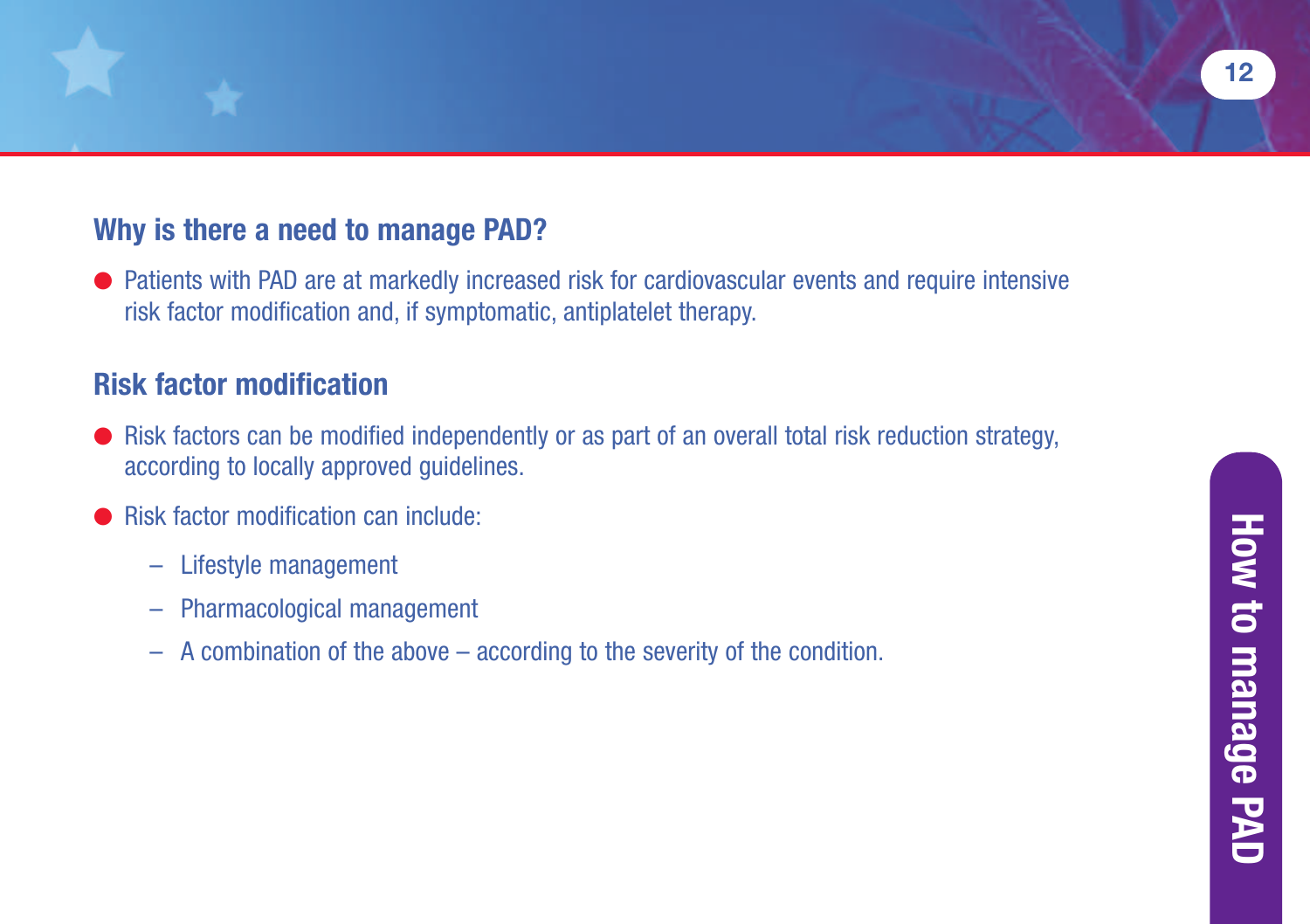## **The goals of management**

**●** The management recommendations and goals of TASC II\* are summarised in the table below. Locally approved guidelines should be referred to if these differ.

#### **TASC II grading is based on:**

- Evidence level A One or more published randomised, controlled clinical trials of overall good quality and consistency
- Evidence level B Well-conducted clinical studies but lack of good quality randomised clinical trial data
- Evidence level C No applicable studies of good quality available. Evidence obtained from expert committee reports or opinions and/or clinical experience of respected authorities

|                | Guide to the management of PAD (adapted from TASC II guidelines)                                                         |                            |
|----------------|--------------------------------------------------------------------------------------------------------------------------|----------------------------|
|                | <b>Management recommendations</b>                                                                                        | <b>Target goals</b>        |
| <b>Smoking</b> | Advice [evidence level B], counselling and nicotine<br>replacement therapy (repeated if necessary)<br>[evidence level A] | Aim for complete cessation |

\*Trans-Atlantic Inter-Society Consensus for the Management of PAD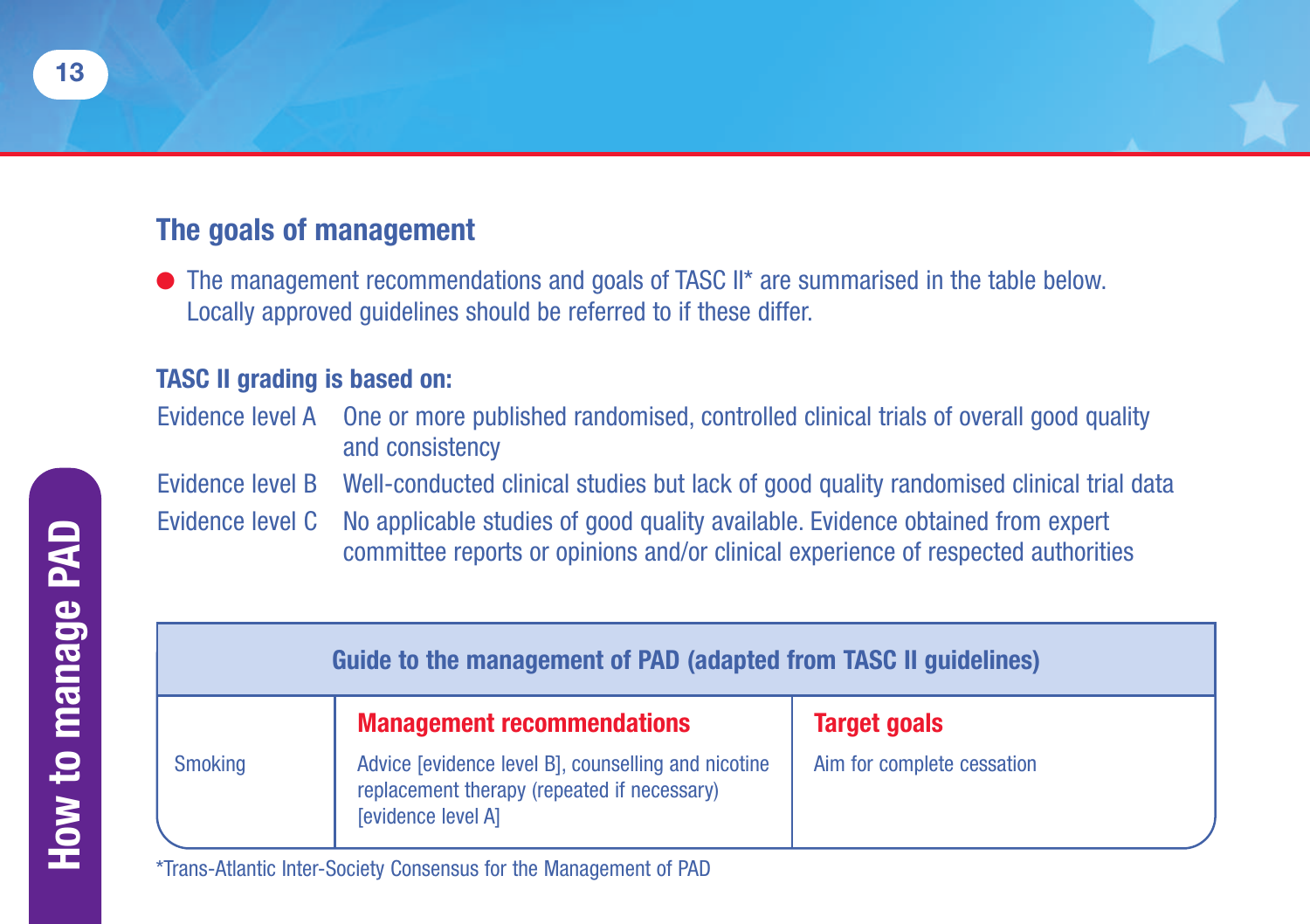| Guide to the management of PAD (adapted from TASC II guidelines) |                                                                                                                                 |                                                                                                                                                                                                                                                                                                                  |
|------------------------------------------------------------------|---------------------------------------------------------------------------------------------------------------------------------|------------------------------------------------------------------------------------------------------------------------------------------------------------------------------------------------------------------------------------------------------------------------------------------------------------------|
|                                                                  | <b>Management recommendations</b>                                                                                               | Target goals                                                                                                                                                                                                                                                                                                     |
| Weight<br>reduction                                              | Counselling to address caloric balance, a healthy<br>and varied diet, and physical activity                                     | Body mass index (BMI) reduction for patients<br>who are overweight (BMI: 25-30 kg/m <sup>2</sup> ) or<br>obese (BMI: $>30$ kg/m <sup>2</sup> )                                                                                                                                                                   |
| <b>Dyslipidaemia</b>                                             | Dietary modification [evidence level B]<br>Statins should be prescribed for<br>symptomatic patients [evidence level A]          | <b>Symptomatic and asymptomatic:</b><br>Low-density lipoprotein reduction to<br><2.59 mmol/L (<100 mg/dL) [evidence level A<br>$-$ symptomatic and $C$ – asymptomatic]<br><b>History of other vascular disease:</b><br>Low-density lipoprotein reduction to<br>$<$ 1.8 mmol/L ( $<$ 70 mg/dL) [evidence level B] |
| <b>Diabetes</b>                                                  | Aggressive glycaemic control necessary<br>[evidence level C]                                                                    | $HbA1 < 7.0\%$ (as close to 6.0% as possible)                                                                                                                                                                                                                                                                    |
| Homocysteine                                                     | Patients with PAD should not be given folate<br>supplements to reduce their risk of cardiovascular<br>events [evidence level B] |                                                                                                                                                                                                                                                                                                                  |

**H o w**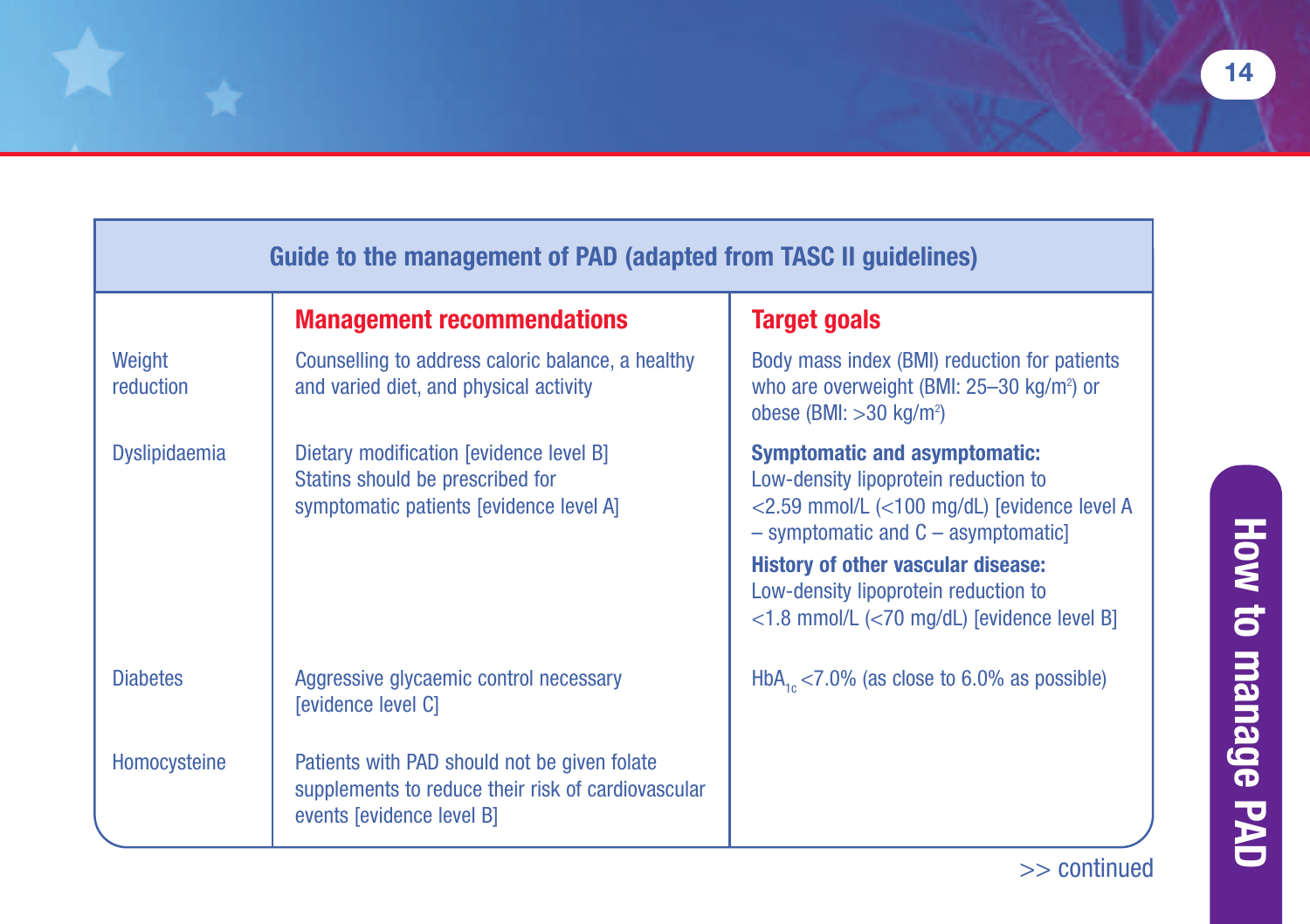| Guide to the management of PAD (adapted from TASC II guidelines) |                                                                                                                                                                                                                                                                |                                                          |  |
|------------------------------------------------------------------|----------------------------------------------------------------------------------------------------------------------------------------------------------------------------------------------------------------------------------------------------------------|----------------------------------------------------------|--|
|                                                                  | <b>Management recommendations</b>                                                                                                                                                                                                                              | <b>Target goals</b>                                      |  |
| Hypertension                                                     | Follow local guidelines for hypertension management                                                                                                                                                                                                            | Patients <i>without</i> diabetes or renal insufficiency: |  |
|                                                                  | Thiazides and angiotensin-converting enzyme<br>inhibitors should be considered as initial therapy                                                                                                                                                              | <140/90 mmHg [evidence level A]                          |  |
|                                                                  | [evidence level B]                                                                                                                                                                                                                                             | Patients with diabetes or renal insufficiency:           |  |
|                                                                  | Beta-blockers are not contraindicated in PAD<br>[evidence level A]. (Previous concerns regarding<br>possible worsening of claudication symptoms<br>have not been borne out in randomised trials)                                                               | <130/80 mmHg [evidence level A]                          |  |
| Antiplatelet<br>therapy                                          | All symptomatic patients, with or without a history<br>of other cardiovascular disease, should be prescribed<br>an antiplatelet agent (aspirin or clopidogrel) long<br>term to reduce the risk of cardiovascular morbidity<br>and mortality [evidence level A] |                                                          |  |
|                                                                  | In asymptomatic patients, treatment should be<br>guided by their overall cardiovascular risk                                                                                                                                                                   |                                                          |  |

**The aim should be to reduce as many risk factors as possible**

**H o w t o**

**m**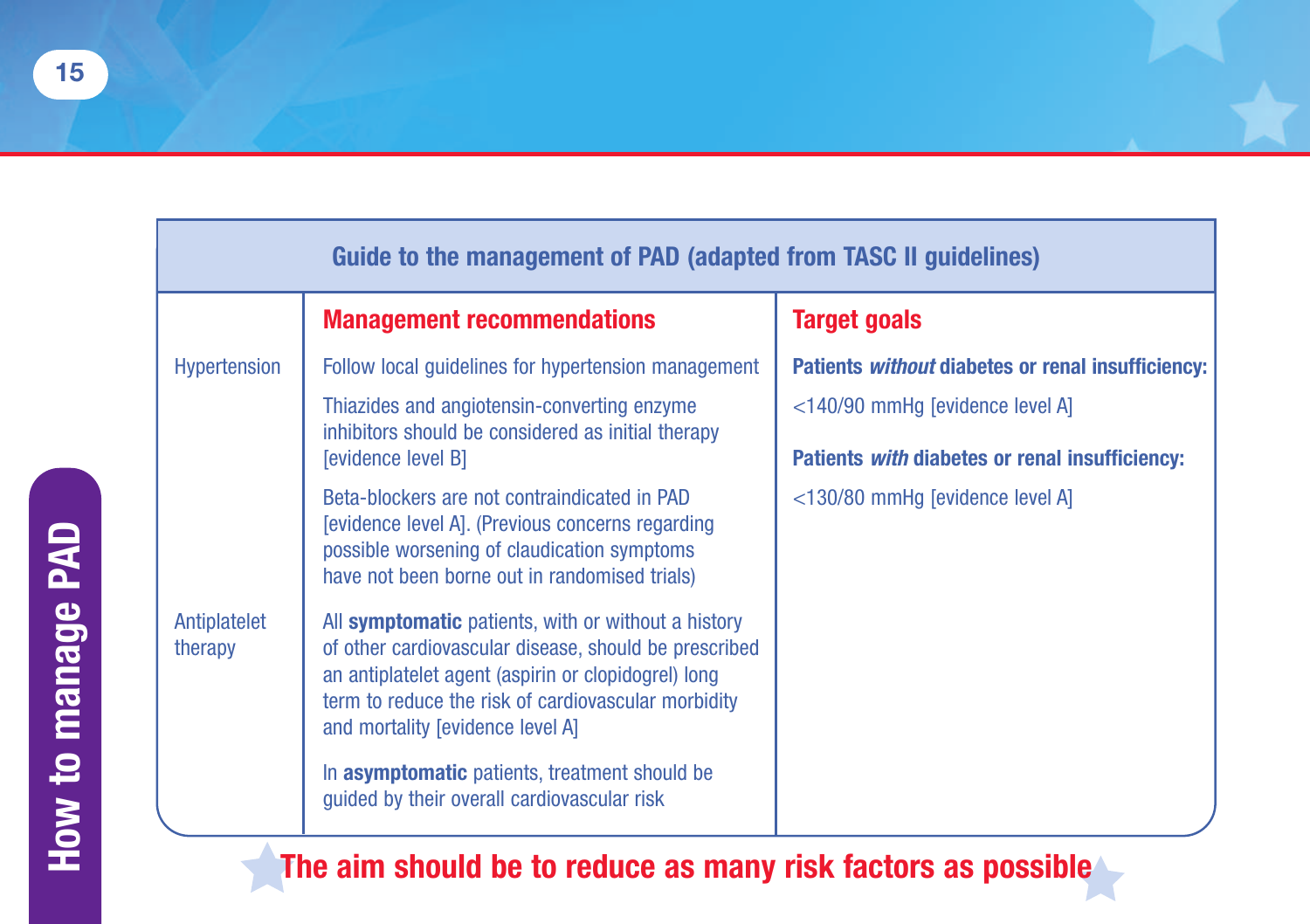Please use these two pages as a reminder of your locally approved management guidelines.

| <b>Guide to the management of PAD</b> |                                         |
|---------------------------------------|-----------------------------------------|
| <b>Smoking</b>                        | Local guidelines (complete as required) |
| Weight<br>reduction                   |                                         |
| Dyslipidaemia                         |                                         |
|                                       |                                         |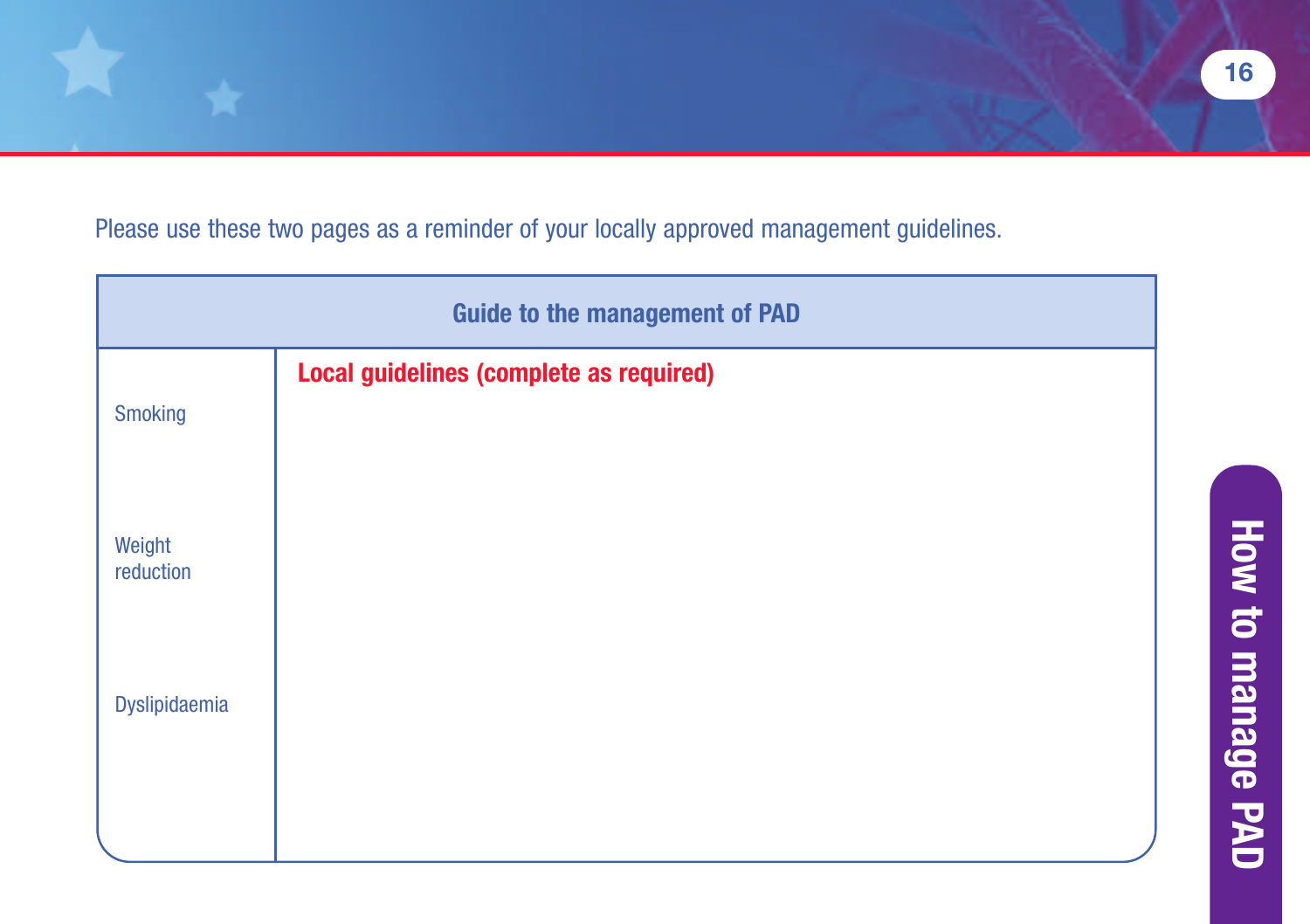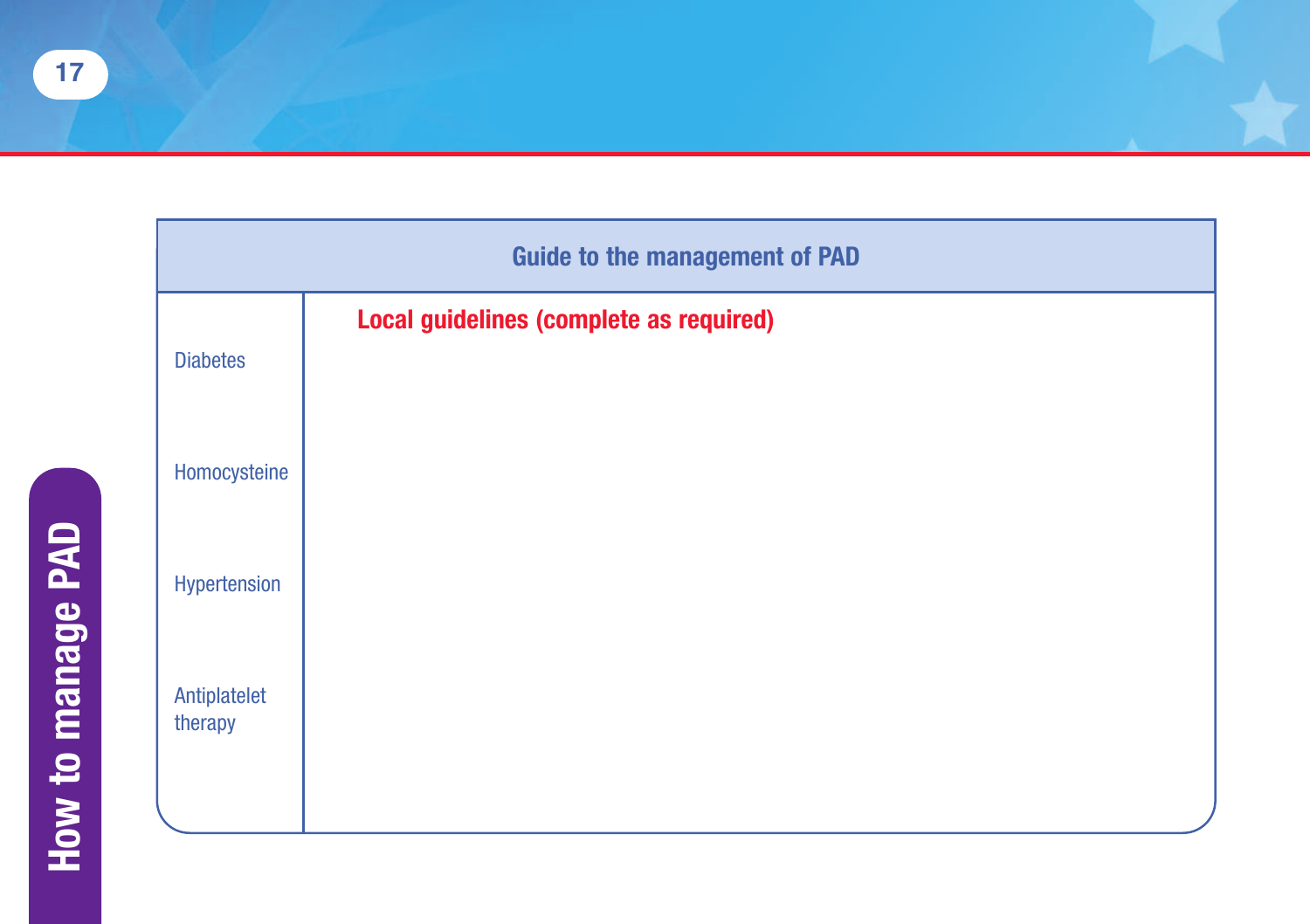## **Management of patients with polyvascular disease**

● Patients with polyvascular disease face a high risk (>10%) of a major cardiovascular event within 1 year of diagnosis. Long-term aggressive management with more frequent follow-up should be considered for such patients.

## **Treatment of the symptoms of claudication**

- **●** Exercise therapy is the primary mode of treatment for the relief of the symptoms of claudication.
- **●** Cardiovascular risk factor management alone will not typically provide symptomatic relief.
- **●** Suitable pharmacotherapy for patients with such symptoms could include cilostazol or naftidrofuryl [evidence level A].

## **When to refer patients**

- **●** Patients should be referred to a physician competent in the care of vascular diseases for further assessment where appropriate; for example, patients with late-stage PAD showing critical limb ischaemia (patients with chronic ischaemic disease who have had symptoms for more than 2 weeks).
- **●** Risk factor modification should be initiated even if a patient is to be referred.

**Referral should not delay initiation of risk factor modification**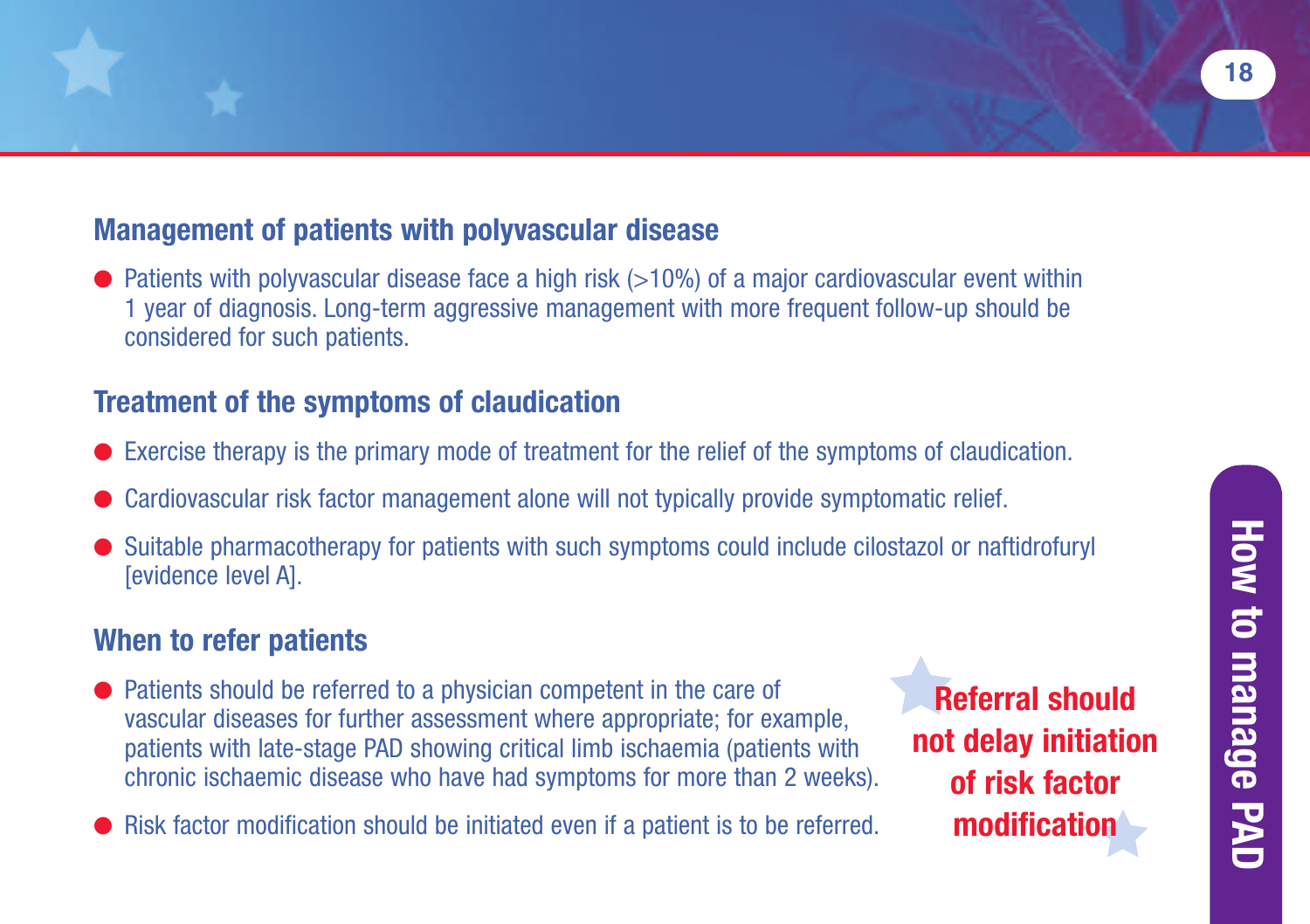### **Discharge guidance for in-hospital patients**

- Following discharge from hospital, primary care physicians should be notified with full details of the patient's diagnosis, including the diagnostic tests that have been conducted, degree of risk, and treatment recommendations.
- **●** Reasons for the choice and duration of treatment should be provided where these could be helpful to the patient's physician; for example, to emphasise the need for more aggressive management in a patient with polyvascular disease.

**Continuity of care is vital**

**Patients with polyvascular disease require more aggressive long-term management to avoid a major cardiovascular event**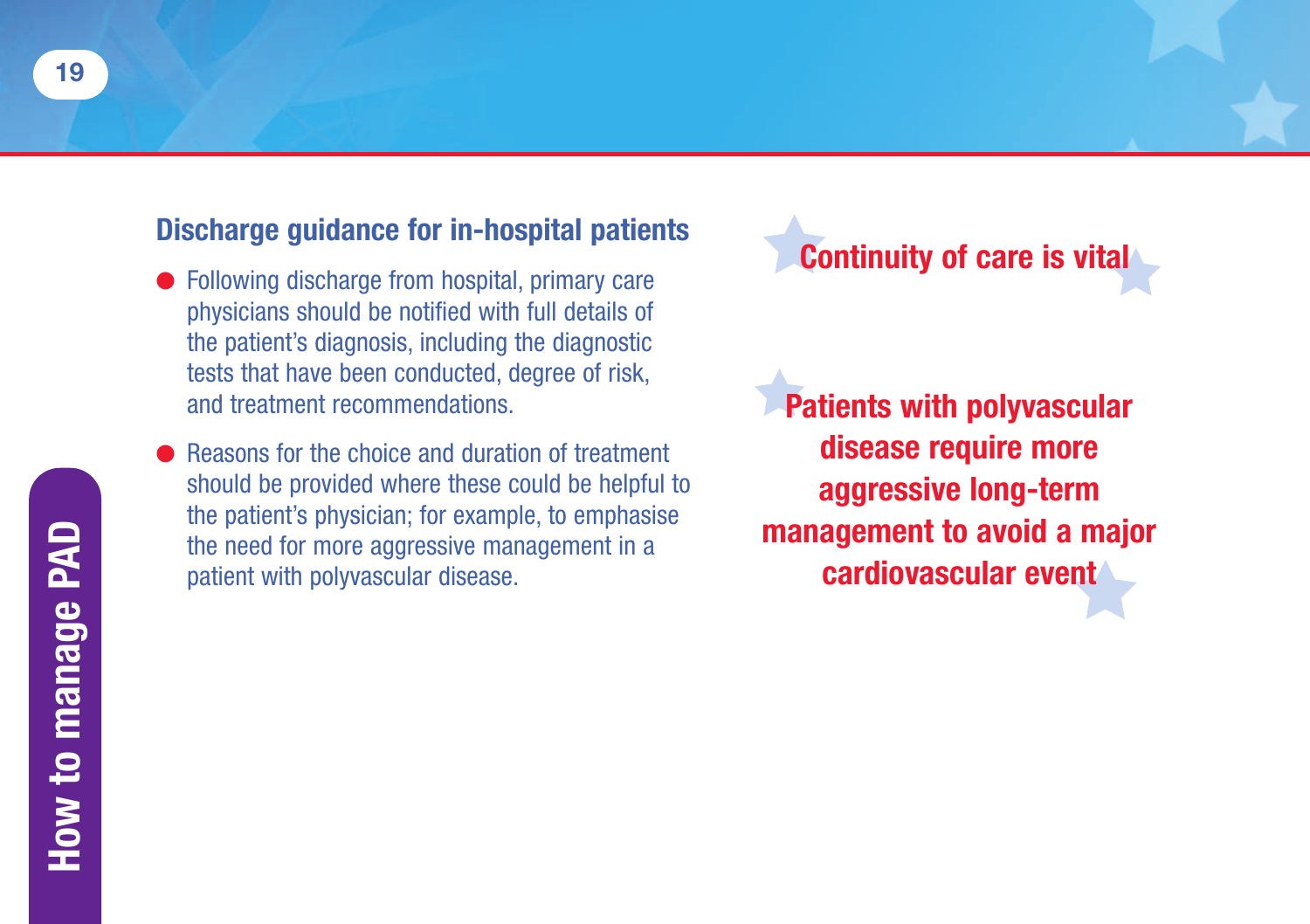## **Further reading**

Belch JJ, Topol EJ, Agnelli G, et al. Critical issues in peripheral arterial disease detection and management: a call to action. *Arch Intern Med* 2003;163:884–892.

Hackam DG, Tan MK, Lin PJ, et al. Supporting a call to action for peripheral artery disease: insights from two prospective clinical registries. *J Vasc Surg* 2006;44:776–781.

Norgren L, Hiatt WR, Dormandy JA, et al. Inter-Society Consensus for the Management of PAD (TASC II). *J Vasc Surg* 2007;45(Suppl S):S5–S67; *Eur J Vasc Endovasc Surg* 2007;33(Suppl 1):S1–S75.

Steg PG, Bhatt DL, Wilson PW, et al. One-year cardiovascular event rates in outpatients with atherothrombosis. *JAMA* 2007;297:1197–1206.